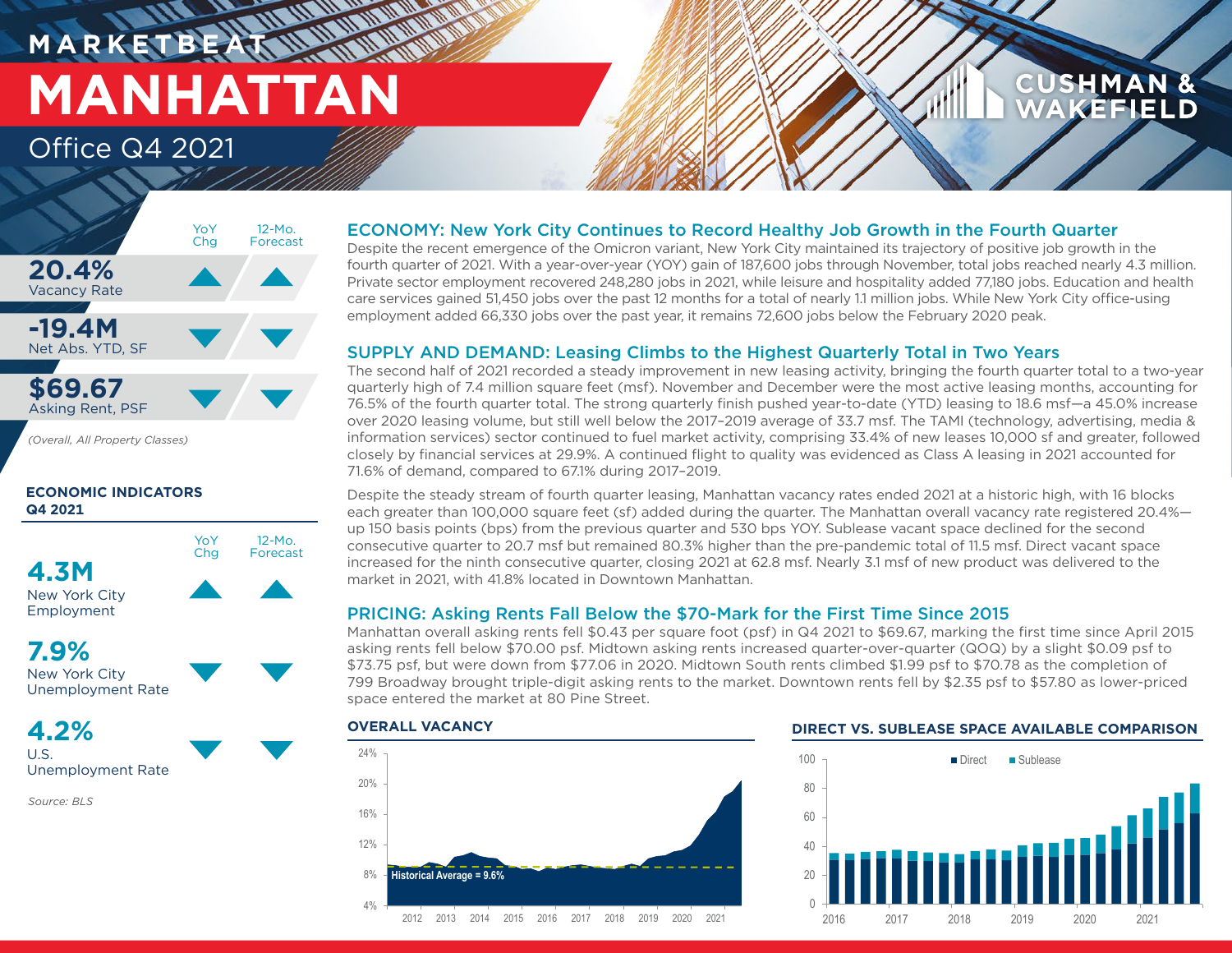### **M A R K E T B E AT MANHATTAN** Office Q4 2021

#### Midtown

Midtown recorded a significant uptick in tenant demand as new leasing reached an eight-quarter high of 4.9 msf, driven by five new leases each greater than 100,000 sf. At 12.1 msf, 2021 new leasing outpaced the 2020 volume by 35.9% with 31 leases greater than 50,000 sf signed during the year—up from 21 transactions in 2020. All the Midtown submarkets, with the exception of Penn Station, recorded a YOY uptick in leasing. Financial services dominated market activity during the year, accounting for 40.3% of new lease transactions 10,000 sf and greater. The improvement in leasing was offset by 10 blocks greater than 100,000 sf entering the market, resulting in vacancy climbing by 100 bps during the quarter to 20.4%.The addition of 996,132 sf of the former E&Y space entering the market at Five Times Square fueled the uptick in vacancy. Sublease vacant space fell for the second consecutive quarter to 11.6 msf—down 5.0% QOQ. Overall YTD absorption was negative at 10.4 msf, accounting for more than half of Manhattan's negative absorption.

#### Midtown South

Following a sluggish start in the first half of the year, leasing momentum picked up in the second half of 2021 with fourth quarter activity totaling 1.4 msf. The increase in momentum was fueled by Verizon's 139,004-sf lease at 155 Delancey Street (Essex Crossing East) along with Clear's 119,226-sf transaction at 85 Tenth Avenue. New leasing for 2021 reached 3.7 msf, up from 1.5 msf in 2020, with positive YOY growth recorded in all five submarkets. TAMI leasing represented 63.6% of 2021 new leases 10,000 sf and greater. Overall vacancy ticked up 80 bps during the quarter to 19.8%—up from 14.8% in 2020. Sublease supply dipped for the third consecutive quarter to 3.5 msf while direct vacant space nearly doubled from 2020 to 10.0 msf, largely driven by 449,447 sf entering the market at 360 Park Avenue South. Overall absorption remained negative during all four quarters, ending 2021 at negative 3.5 msf.

#### Downtown

Downtown registered a sharp gain in fourth quarter new leasing with nearly 1.1 msf transacted—the highest level since the first quarter of 2020. Three new leases exceeding 50,000 sf were transacted during the quarter, the largest of which was Orchard's 107,443-sf lease at 195 Broadway. The strong quarterly finish pushed 2021 leasing up 13.3% YOY to nearly 2.8 msf—the first YOY quarterly increase since 2019. With the exception of Financial East, all Downtown submarkets recorded a YOY uptick in activity. Despite the increase in leasing, Downtown vacancy soared 330 bps QOQ to 21.1% as six blocks each surpassing 100,000 sf were added to the market. Sublease supply climbed to an all-time high of 5.6 msf, while direct vacant space rose to 24.3% during the quarter to 13.2 msf. Overall absorption ended 2021 at negative 5.7 msf.

#### **Outlook**

- Expect a continuation of elevated vacancy as nearly 2.5 msf of new product is scheduled for delivery in the first quarter of 2022
- Manhattan will likely remain a tenant's market going into 2022, with continued pressure on rent and concessions
- Expect the Omicron variant to be a concern throughout the first quarter of 2022

#### **HIGHEST QUARTERLY NEW LEASING TOTAL SINCE 2019**

**CUSHMAN** 



#### **VACANCY EXCEEDS 20.0% IN NINE SUBMARKETS**



#### **ASKING RENT COMPARISON**

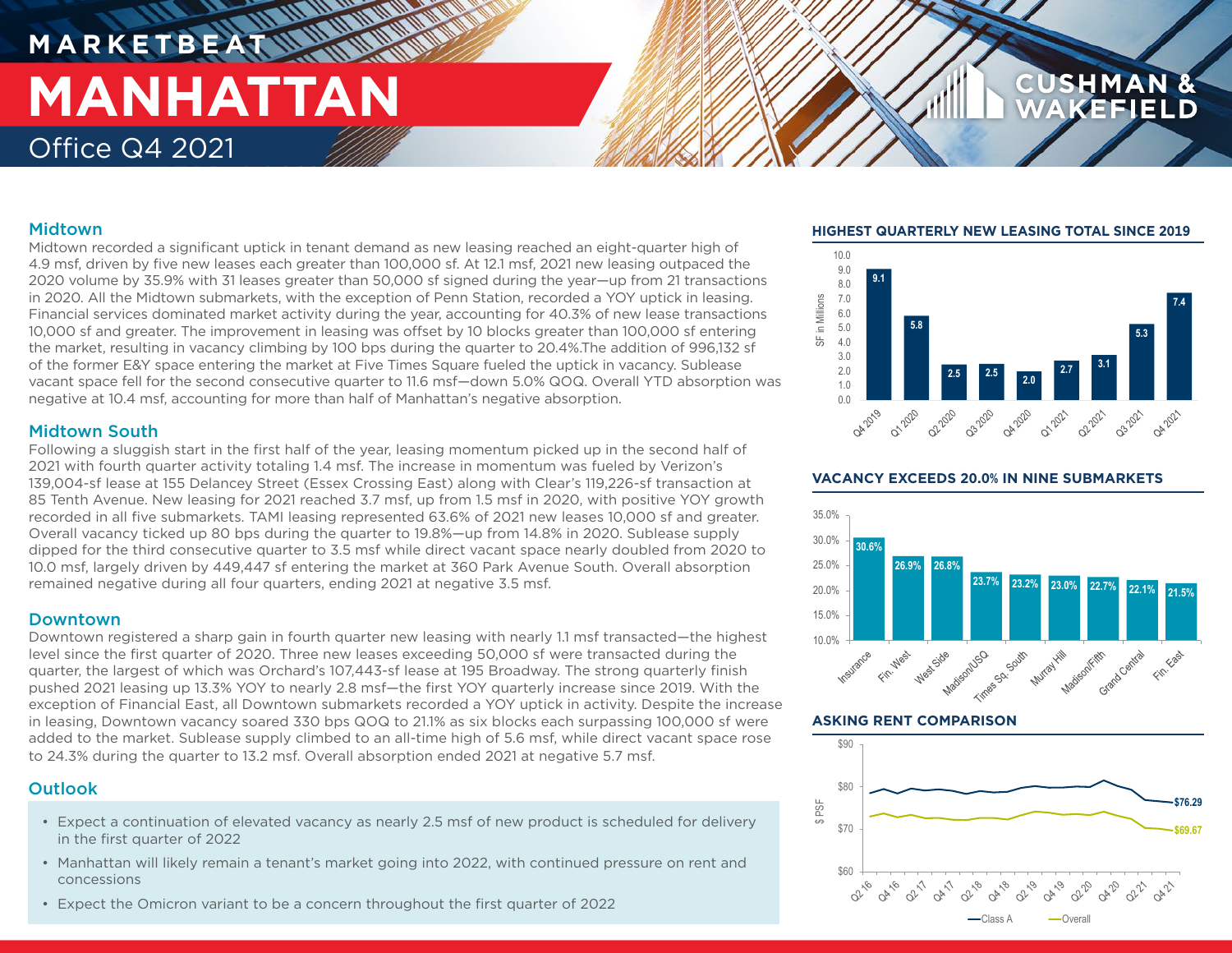## **MARKETBEA** MANHATTAN Office Q4 2021

**CUSHMAN &**<br>WAKEFIELD

#### **MARKET STATISTICS**

| <b>SUBMARKET</b>            | <b>INVENTORY</b><br>(SF) | <b>DIRECT</b><br><b>VACANT</b><br>(SF) | <b>SUBLET</b><br><b>VACANT</b><br>(SF) | <b>OVERALL</b><br><b>VACANCY</b><br><b>RATE</b> | <b>CURRENT QTR</b><br><b>OVERALL NET</b><br><b>ABSORPTION (SF)</b> | <b>YTD OVERALL</b><br><b>NET ABSORPTION</b><br>(SF) | <b>YTD LEASING</b><br><b>ACTIVITY</b><br>(SF) | <b>UNDER</b><br><b>CNSTR</b><br>(SF) | <b>OVERALL AVG</b><br><b>ASKING RENT</b><br>(ALL CLASSES)* | <b>OVERALL AVG</b><br><b>ASKING RENT</b><br>(CLASS A)* |
|-----------------------------|--------------------------|----------------------------------------|----------------------------------------|-------------------------------------------------|--------------------------------------------------------------------|-----------------------------------------------------|-----------------------------------------------|--------------------------------------|------------------------------------------------------------|--------------------------------------------------------|
| East Side/UN                | 20.811.754               | 3,502,487                              | 551,432                                | 19.5%                                           | $-460,825$                                                         | $-1,253,397$                                        | 749,392                                       | $\circ$                              | \$70.65                                                    | \$71.48                                                |
| <b>Grand Central</b>        | 45.798.830               | 7.969.714                              | 2,162,922                              | 22.1%                                           | $-245,575$                                                         | $-1,886,803$                                        | 2.245.241                                     | 0                                    | \$69.41                                                    | \$71.49                                                |
| Madison/Fifth               | 22,508,351               | 4,594,431                              | 507,423                                | 22.7%                                           | $-319,019$                                                         | $-425,894$                                          | 1,437,530                                     | $\Omega$                             | \$88.89                                                    | \$94.70                                                |
| Murray Hill                 | 14.261.425               | 2.243.163                              | 1.040.300                              | 23.0%                                           | $-99,726$                                                          | $-1.049.516$                                        | 460.034                                       | $\circ$                              | \$57.21                                                    | \$62.65                                                |
| Park Avenue                 | 20,286,606               | 3,039,611                              | 809,830                                | 19.0%                                           | $-114,151$                                                         | $-381,910$                                          | 1,353,852                                     | 1,790,160                            | \$90.63                                                    | \$90.63                                                |
| Penn Station                | 22,392,147               | 1,579,934                              | 1,559,589                              | 14.0%                                           | $-61,791$                                                          | $-43,568$                                           | 1,281,073                                     | 9,636,439                            | \$78.75                                                    | \$88.76                                                |
| Sixth Avenue/Rock Center    | 41,557,956               | 4,356,630                              | 1,395,735                              | 13.8%                                           | $-94,822$                                                          | $-1,029,472$                                        | 2,058,777                                     | $\circ$                              | \$81.59                                                    | \$83.02                                                |
| Times Square South          | 31,059,874               | 5,744,741                              | 1,450,956                              | 23.2%                                           | $-461,933$                                                         | $-1,467,074$                                        | 1,318,946                                     | $\circ$                              | \$57.67                                                    | \$63.31                                                |
| West Side                   | 31,908,400               | 6,460,612                              | 2,076,156                              | 26.8%                                           | $-1,695,095$                                                       | $-2,905,111$                                        | 1,175,708                                     | $\circ$                              | \$76.94                                                    | \$79.94                                                |
| <b>MIDTOWN TOTALS</b>       | 250,585,343              | 39,491,323                             | 11,554,343                             | 20.4%                                           | $-3,552,937$                                                       | $-10,442,745$                                       | 12,080,553                                    | 11,426,599                           | \$73.75                                                    | \$79.60                                                |
| Chelsea                     | 17.433.190               | 1.927.179                              | 866,517                                | 16.0%                                           | $-61,935$                                                          | $-558,835$                                          | 829.249                                       | 955,792                              | \$65.99                                                    | \$86.97                                                |
| Greenwich/NoHo              | 5.038.957                | 601.975                                | 149.443                                | 14.9%                                           | 95.404                                                             | 37.273                                              | 310,701                                       | 268,000                              | \$88.31                                                    | \$135.12                                               |
| Hudson Square/West Village  | 10,140,793               | 885,559                                | 803,494                                | 16.7%                                           | 52,800                                                             | $-156,091$                                          | 350,806                                       | 2,415,000                            | \$70.04                                                    | \$81.84                                                |
| Madison/Union Square        | 31.427.845               | 5.871.282                              | 1.591.531                              | 23.8%                                           | $-785.097$                                                         | $-2.473.872$                                        | 1.917.062                                     | 1.760.000                            | \$71.04                                                    | \$91.50                                                |
| SoHo                        | 4,415,340                | 728,859                                | 114,392                                | 19.1%                                           | 23,408                                                             | $-90,904$                                           | 336,642                                       | 174,951                              | \$68.59                                                    | \$92.29                                                |
| <b>MIDTOWN SOUTH TOTALS</b> | 68,456,125               | 10,014,854                             | 3,525,377                              | 19.8%                                           | $-675,420$                                                         | $-3,242,429$                                        | 3,744,460                                     | 5,573,743                            | \$70.78                                                    | \$90.82                                                |
| City Hall                   | 7,731,533                | 647,322                                | 118,961                                | 9.9%                                            | $-12,560$                                                          | $-143,242$                                          | 116,933                                       | $\circ$                              | \$53.02                                                    | \$56.56                                                |
| <b>Financial East</b>       | 33,014,926               | 4,431,058                              | 2,658,395                              | 21.5%                                           | $-791,406$                                                         | $-1,859,842$                                        | 841,182                                       | 48,077                               | \$52.02                                                    | \$53.61                                                |
| <b>Financial West</b>       | 6,211,658                | 1,475,326                              | 195,929                                | 26.9%                                           | $-93,375$                                                          | $-524,526$                                          | 221,793                                       | $\circ$                              | \$56.62                                                    | \$70.17                                                |
| Insurance                   | 13,152,839               | 3,545,754                              | 477,368                                | 30.6%                                           | $-1,078,669$                                                       | $-2.427.911$                                        | 261,235                                       | $\circ$                              | \$53.45                                                    | \$55.84                                                |
| TriBeCa                     | 5,031,971                | 507,213                                | 124,352                                | 12.6%                                           | $-7,682$                                                           | $-325,128$                                          | 325,934                                       | $\circ$                              | \$85.17                                                    | \$88.91                                                |
| World Trade                 | 24,144,411               | 2,636,831                              | 2,017,521                              | 19.3%                                           | $-351,777$                                                         | $-487,727$                                          | 1,012,396                                     | $\circ$                              | \$68.02                                                    | \$69.89                                                |
| <b>DOWNTOWN TOTALS</b>      | 89,287,338               | 13,243,504                             | 5,592,526                              | 21.1%                                           | $-2,335,469$                                                       | $-5,768,376$                                        | 2,779,473                                     | 48,077                               | \$57.80                                                    | \$61.83                                                |
| <b>MANHATTAN TOTALS</b>     | 408,328,806              | 62,749,681                             | 20,672,246                             | 20.4%                                           | $-6,563,826$                                                       | $-19,453,550$                                       | 18,604,486                                    | 17,048,419                           | \$69.67                                                    | \$76.29                                                |

*\*Rental rates reflect full service asking \*\* Manhattan Totals are not reflective of U.S. MarketBeat Tables*

#### **KEY LEASE TRANSACTIONS Q4 2021**

| <b>PROPERTY</b>                             | <b>SUBMARKET</b>         | <b>TENANT</b>            | SF      | <b>TYPE</b>    |
|---------------------------------------------|--------------------------|--------------------------|---------|----------------|
| Penn <sub>2</sub>                           | Penn Station             | <b>MSG Entertainment</b> | 425.837 | New Lease      |
| 1221 Avenue of the Americas                 | Sixth Avenue/Rock Center | Comcast/NBC              | 339.833 | Renewal*       |
| 51 West 52nd Street                         | Sixth Avenue/Rock Center | ViacomCBS                | 283,000 | Sale/Leaseback |
| $*Dannuola not included in location of the$ |                          |                          |         |                |

*\*Renewals not included in leasing statistics*

#### **KEY SALES TRANSACTIONS Q4 2021**

| <b>PROPERTY</b>       | <b>SUBMARKET</b>     | <b>SELLER / BUYER</b>                                    | SF      | <b>PRICE / \$ PSF</b> |
|-----------------------|----------------------|----------------------------------------------------------|---------|-----------------------|
| 100 Pearl Street      | Financial East       | GFP, Northwind Group, TPG / Commerz Real                 | 967.886 | \$850.0M   \$878      |
| 441 Ninth Avenue      | Penn Station         | Cove Property Group / The Baupost Common Wealth Partners | 697.958 | $$1.0B$   \$1.480     |
| 360 Park Avenue South | Madison/Union Square | Enterprise Asset Management / Boston Properties          | 450,000 | \$300.0M   \$667      |

#### **COMPLETED CONSTRUCTION 2021**

| <b>PROPERTY</b>   | <b>SUBMARKET</b>      | <b>MAJOR TENANT</b>             |         | <b>OWNER/DEVELOPER</b>                   |
|-------------------|-----------------------|---------------------------------|---------|------------------------------------------|
| 100 Pearl Street* | Financial East        | New York Legal Assistance Group | 936.000 | Commerz Real / Weiler & Arnow            |
| 390 Ninth Avenue  | Penn Station          | Facebook                        | 730,000 | Related Companies & Vornado Realty Trust |
| One Broadway*     | <b>Financial West</b> | Fisery                          | 205.435 | Midtown Equities Brokerage LLC           |
| *Renovation       |                       |                                 |         |                                          |